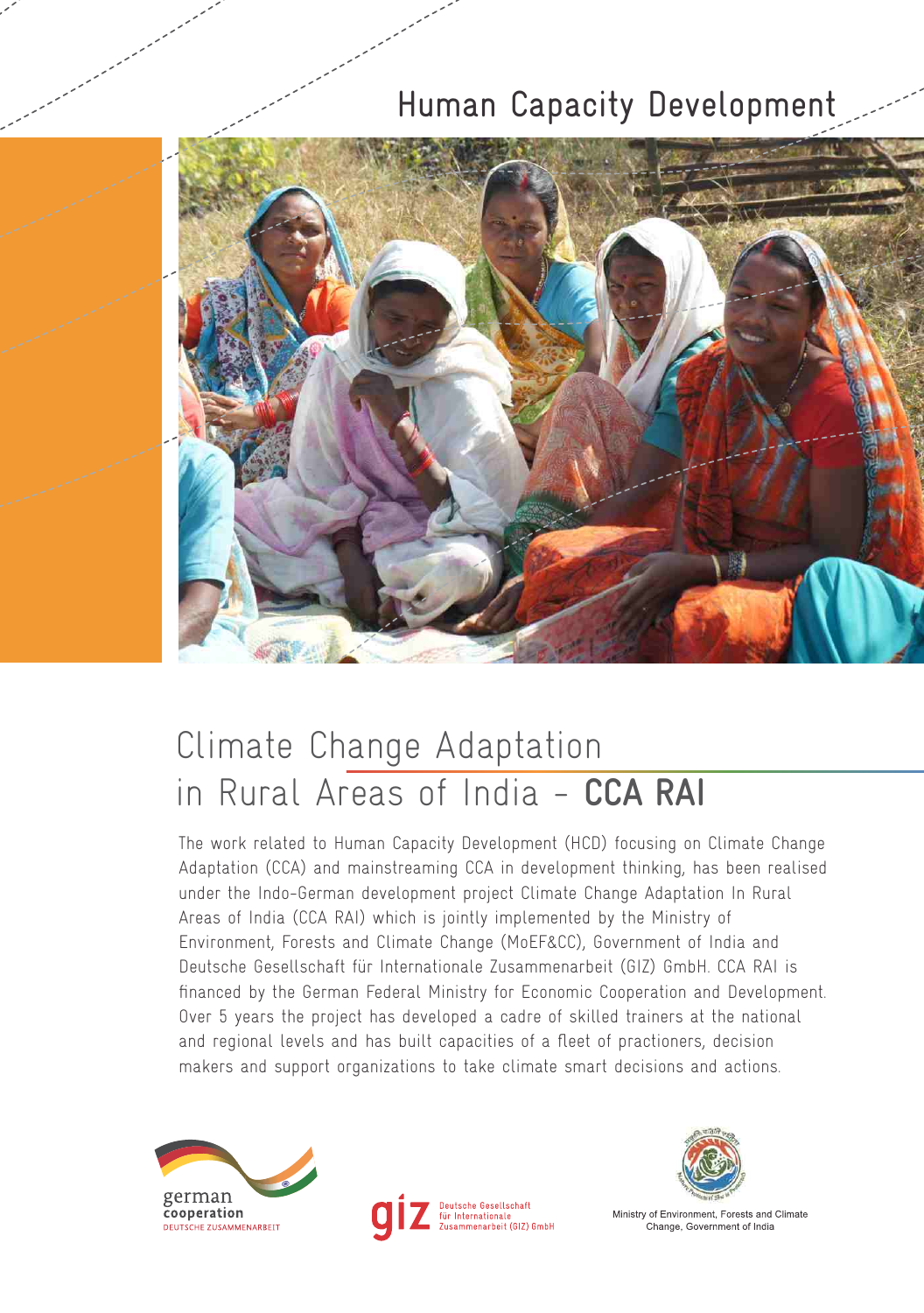## **Capacity building for climate change adaptation in India**

## **Context/Background**

Decision-makers, development planners and practitioners in India and world over are increasingly being confronted with the question of how to deal proactively with the effects of climate change in their daily work. Integrating climate change adaptation into planning and identifying appropriate measures is a challenging task and needs systemic thinking and collaborative efforts from all allied stakeholders and sectors who share a common understanding and concern about climate related issues. Effective adaptation action relies to a great extent on the capacities of the individuals and organisations mandated to steer these processes as well as the capacities of networks and political settings to create enabling conditions. Since Adaptation is also perceived as a term interchangeable with good development, it is essential that a holistic thinking and planning to avoid mal-adaptation is integrated at different stages of programme implementation. Thus capacity building forms an integral part of Climate Change Adaptation in Rural Areas of India (CCA RAI) project. A number of different training courses have been carried out in order to build capacities and spread awareness and knowledge of adaptation.

## **Our Approach**

Adaptation hypothesis: Building the capacity of local multipliers spreads awareness and knowledge on adaptation. The training of government officials at multiple levels enhances their capacities to integrate climate change adaptation into planning process and translates into climate responsible actions

GIZ head office's Climate Task Team in cooperation with the Organisation for Economic Co-operation and Development (OECD) has developed a training course on 'Integrating Climate Change Adaptation into Development Planning' in 2010. The intensive participatory training course aims at building a systemic thinking towards climate adaptation and offers a set of tools to systematically integrate adaptation into development thinking, planning and implementation. The course is supplemented with informative literature and training aids. CCA RAI project uses this training course and has developed a methodical approach for customising the training framework for meeting key learning needs and specific demands in the Indian context. The process involves assessing training needs, based on needs assessment developing customised

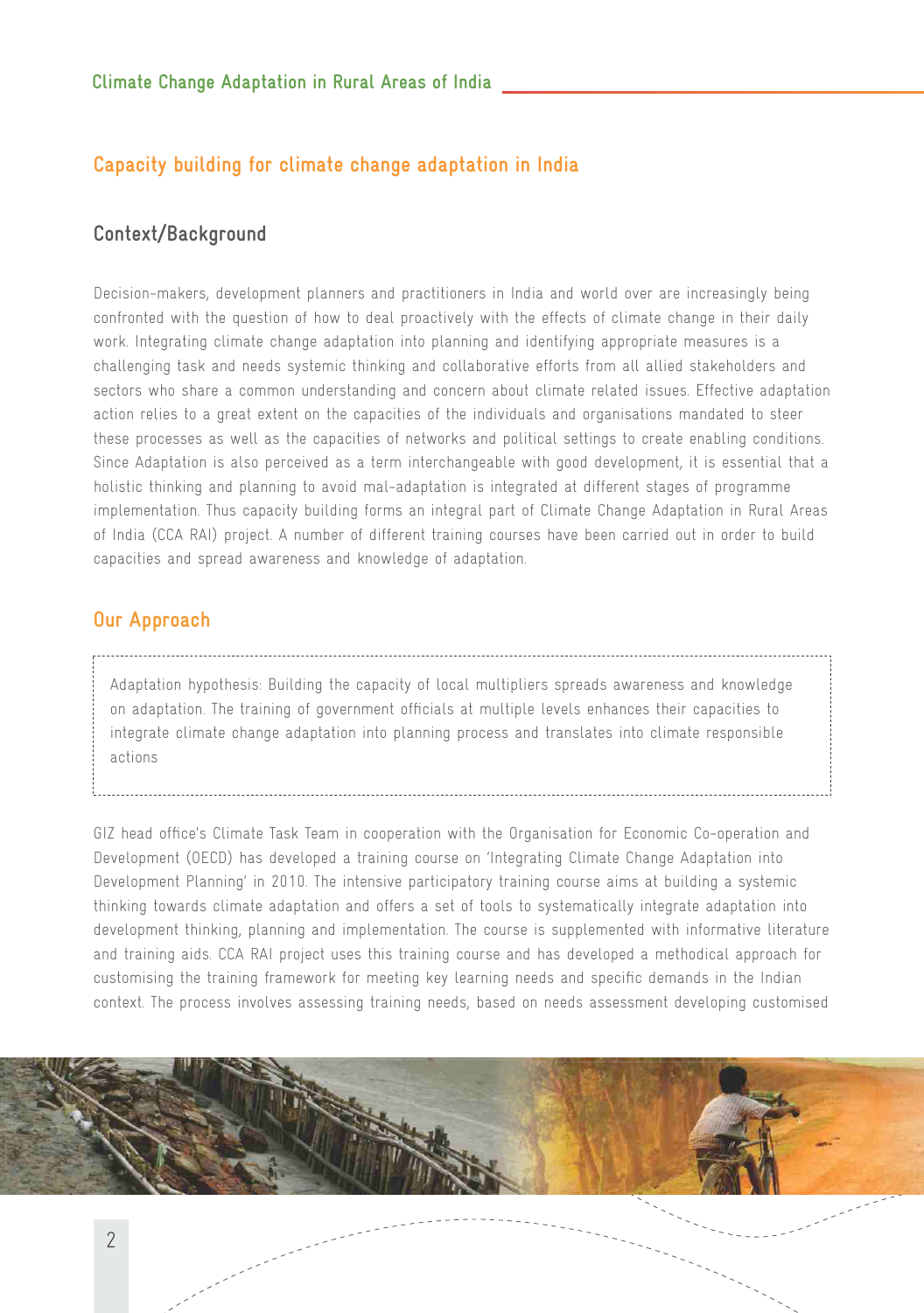training content inducting local sector experts as thematic resource persons and delivering trainings. CCA RAI has conducted several trainings on Integrating Climate Change Adaptation into Development Planning since 2011 at multiple levels and for different stakeholders viz. NGOs, adaptation practitioners, government officers, and others (fig:1). The component thus helps in building the capacity of local multipliers by spreading awareness and knowledge on adaptation. The training of government officials at multiple levels enhances their capacities to integrate climate change adaptation into planning processes.

| Cadre of skilled master trainers<br>for sustainable human resource<br>availability in different regions | Training of trainers piloted in 2011 in Delhi with participants<br>$\bullet$<br>from India, Nepal and Phillipines<br>Creation of trainer pool for carrying further trainings<br>$\bullet$<br>Three trainings conduted by the trainers in partner states for<br>$\bullet$<br>NGOs, government officials, adaptation practitioners.                                                                                                                                                                                                                                                                                                                                                                                                    |
|---------------------------------------------------------------------------------------------------------|--------------------------------------------------------------------------------------------------------------------------------------------------------------------------------------------------------------------------------------------------------------------------------------------------------------------------------------------------------------------------------------------------------------------------------------------------------------------------------------------------------------------------------------------------------------------------------------------------------------------------------------------------------------------------------------------------------------------------------------|
| Strategic training needs<br>assessment 2012                                                             | Review of past trainings with State Government representatives<br>$\bullet$<br>and trainer pool to identfy learning needs<br>Training needs assessment for multiple sectors and<br>$\bullet$<br>stakeholders involved in development and implementation of<br>State Action Plans on Climate Change and in close co-<br>ordination with state nodal agency for climate change<br>Based on findings of tna and roles expected from the<br>$\bullet$<br>participants, training content was prioritised and customized to<br>meet the local learning needs<br>Collaboration with global GIZ-project Inventory of Methods for<br>$\bullet$<br>Adaptation to Climate Change (IMACC) project for developing<br>customised training material |
| Delivery of customised trainings<br>2013/2014                                                           | Training of trainers delivered in Madhya Pradesh based on the<br>$\bullet$<br>customised material in 2013<br>Practioners' training - for participant group involved in direct<br>$\bullet$<br>implementation of government programmes delivered in 2014<br>Multipliers' training: for participant group involved in training,<br>$\bullet$<br>implementation and support role including support<br>organisations and ngos who could disseminate climate<br>adaptation knowledge and tools of integration to peers.<br>Orientation and sensitisation course for policy makers and high<br>$\bullet$<br>level decision making dignatories conducted in Tamil Nadu in<br>2014                                                           |

**Figure 1: Approach for organising trainings on adaptation**

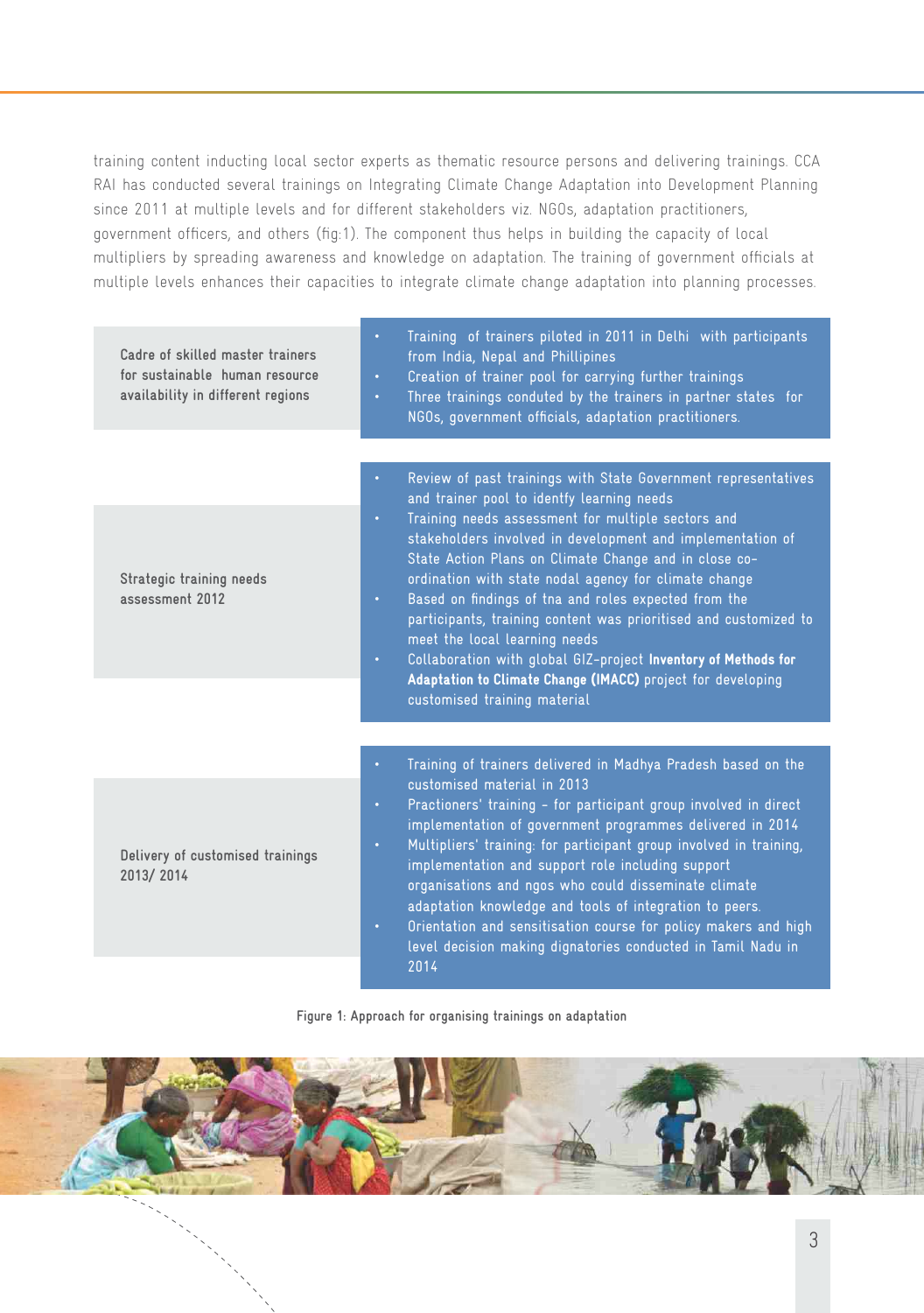## **Results**

## **The results of the activities under different levels are as following:**

- A cadre of 32 Master Trainers has been built across the country with representation from Northern, Central, North Eastern, Southern, Eastern and Western Indian.
- Comprehensive climate adaptation specific Capacity Building (CB) strategy addressing cross sectoral and multi-level learning needs have been developed in close coordination with partner states, viz Tamilnadu and Madhya Pradesh. The need and priorities emerging from Vulnerability Assessments and pre-requisites for implementation of State Action Plan on Climate Change have particularly been addressed in these CB strategies'. For example, the capacity building strategy for Madhya Pradesh presents a mechanism to upscale CCA trainings across the State Knowledge Management Center for Climate Change which involves 9 zonal climate change knowledge centers across different agro climatic zones of MP.

#### **Proven training formats and objectives developed**

Integrating climate change adaptation into development planning & policies

- Sensitisation for high level decision makers: Sensitise high-level decision makers on the needs and benefits of climate change adaptation, so they promote CCA action
- Practitioners' Training: Enhance capacities among development actors and support institutions in successfully taking action on climate change adaptation (CCA)
- Multipliers' Training: Train multipliers who are in the position to pass on their knowledge on climate change adaptation to development practitioners
- Training of Master Trainers: Train the trainers who can pass on their knowledge on climate change adaptation in participatory trainings to development practitioners

#### **Methodology of the training**

The course is based on the renowned Harvard Case Method, which conveys teaching messages mainly through interactive practical work by trainees. The training package consists of modules and action learning exercises that can be selected according to the trainings needs of participants. Each module follows the same sequence including an introduction, casework, presentation and reflection. The training material has been customised to the Indian context.

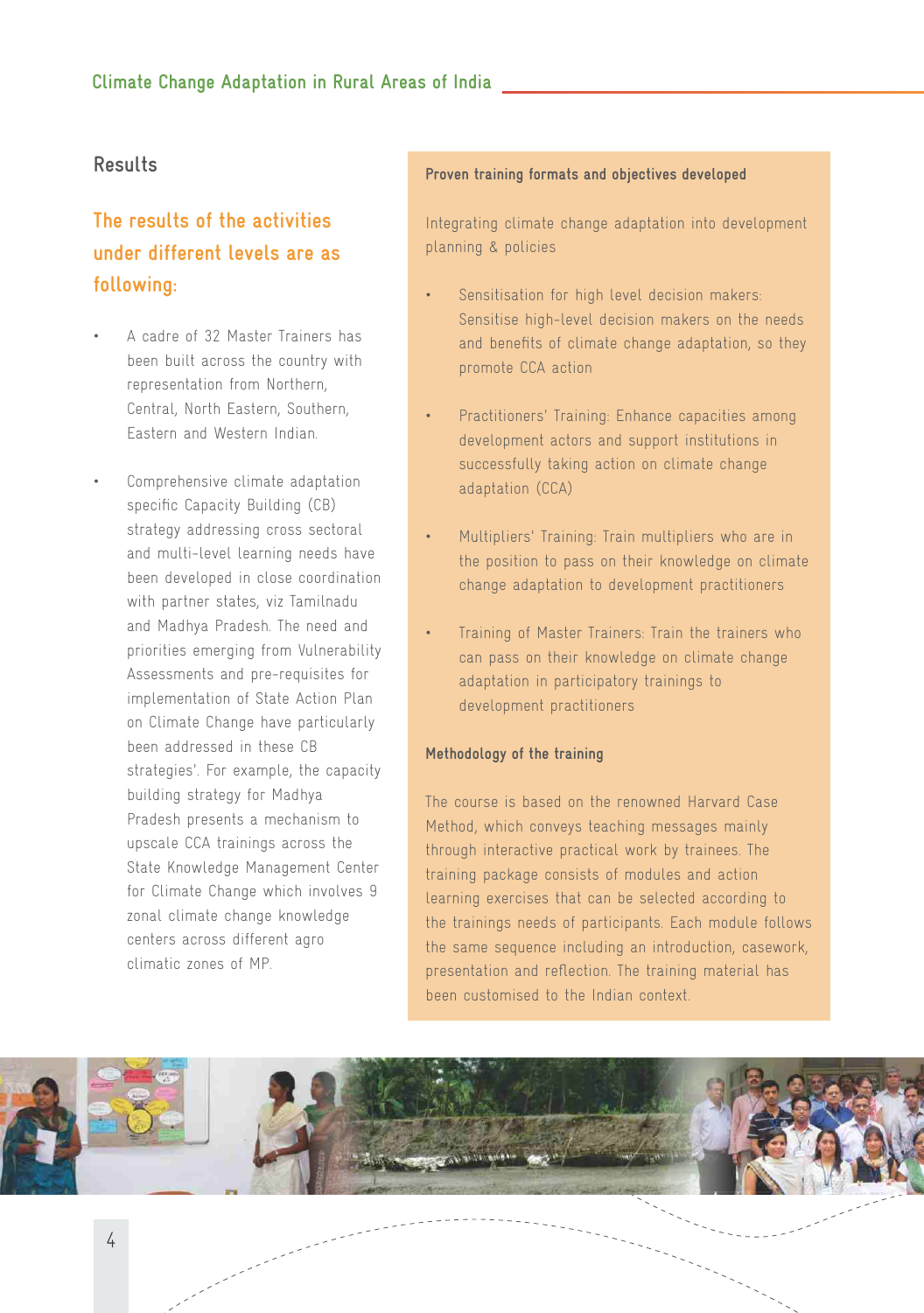- Regional and local training modules addressing key climatic concerns for India and state specific context developed. For example content developed for 'Climate Change Appreciation Course' at Madhya Pradesh state training institute. Training content developed is being used by the state partner to train officers at the state training academy.
- For wider application and use of these trainings a 'cookbook' presenting a range of training formats with guidance notes to users on each format has been developed. The document titled "Training on 'Integrating Climate Change Adaptation into Development Planning- A 'cookbook' for different training formats for the Indian context" is a user-friendly guide for designing appropriate training courses for a variety of participant groups.
- Seven practioners trainings have been organised between February 2011 and August 2014 that helped in building capacities of adaptation practitioners in different states. Post training impact feedback collected after 3 to 4 months from participants reveal that the learning from these courses has helped the practioners to revisit their projects and implementation processes from a 'climate lens'. In many cases, practioners and programme managers have modified their activity plans to integrate adaptation and more significantly to avoid mal-adaptation.

#### **Some of the feedback received from the participants**

- "This is a real learning experience which can be applied in my work immediately"
- "This will help me in taking decisions that serve long term purpose"
- "This training keeps the participants active throughout"
- "The group discussions are very lively and helpful"



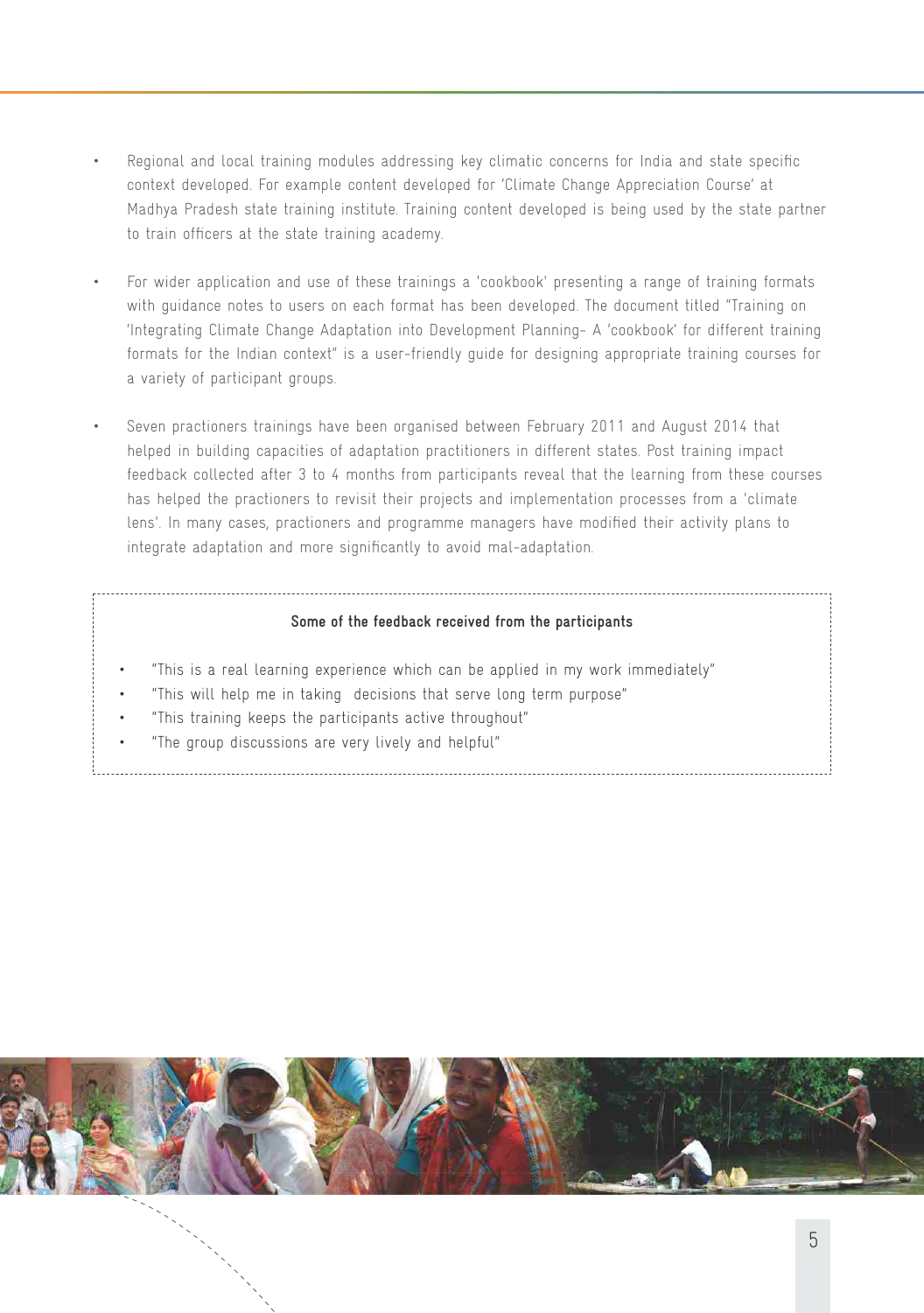### **Key learnings and recommendations**

 The OECD & GIZ training Integrating Climate Change Adaptation into Development Planning comprises of a set of 12 modules where different modules cater to different levels of participants (from grassroots to decision makers). The participants are trained through the Harvard case method that involves group work on a fictitious case. The main learning for the project was that for a conceptual understanding using the fictitious case was very effective. However, for application to one's work context, customisation of training content to local context and use of local sectoral cases and examples has worked very well.

The need for having different training formats for different target groups such as decision makers who requested shorter training courses, state department officers and others is also vital. Thus, the project worked on customising the training content together with experienced Indian and International trainers and experts. The customised material has been very well received by the project partners at State level and by the participants of the training as it enabled them to transfer the learning from the training modules to real life cases in their work context. Hence, the project recommends

- to use the flexible OECD & GIZ training to prepare adaptation practitioners for their challenging tasks
- to always carry out a training a needs assessment in close coordination with the nodal agency responsible for climate change or with local stakeholders
- prefer having participants from multiple sectors for cross sectoral learning and experience sharing
- to develop real cases as per the participant's learning needs
- For delivering trainings in states it is important to have resource persons from the region who ideally give expert inputs about climate change and its impacts in the region. Hence the project recommends
	- to have one of the trainers who can speak the regional language
	- input from regional climate expert who could explain basic climate science and outline the visible impacts of climate change on different sectors

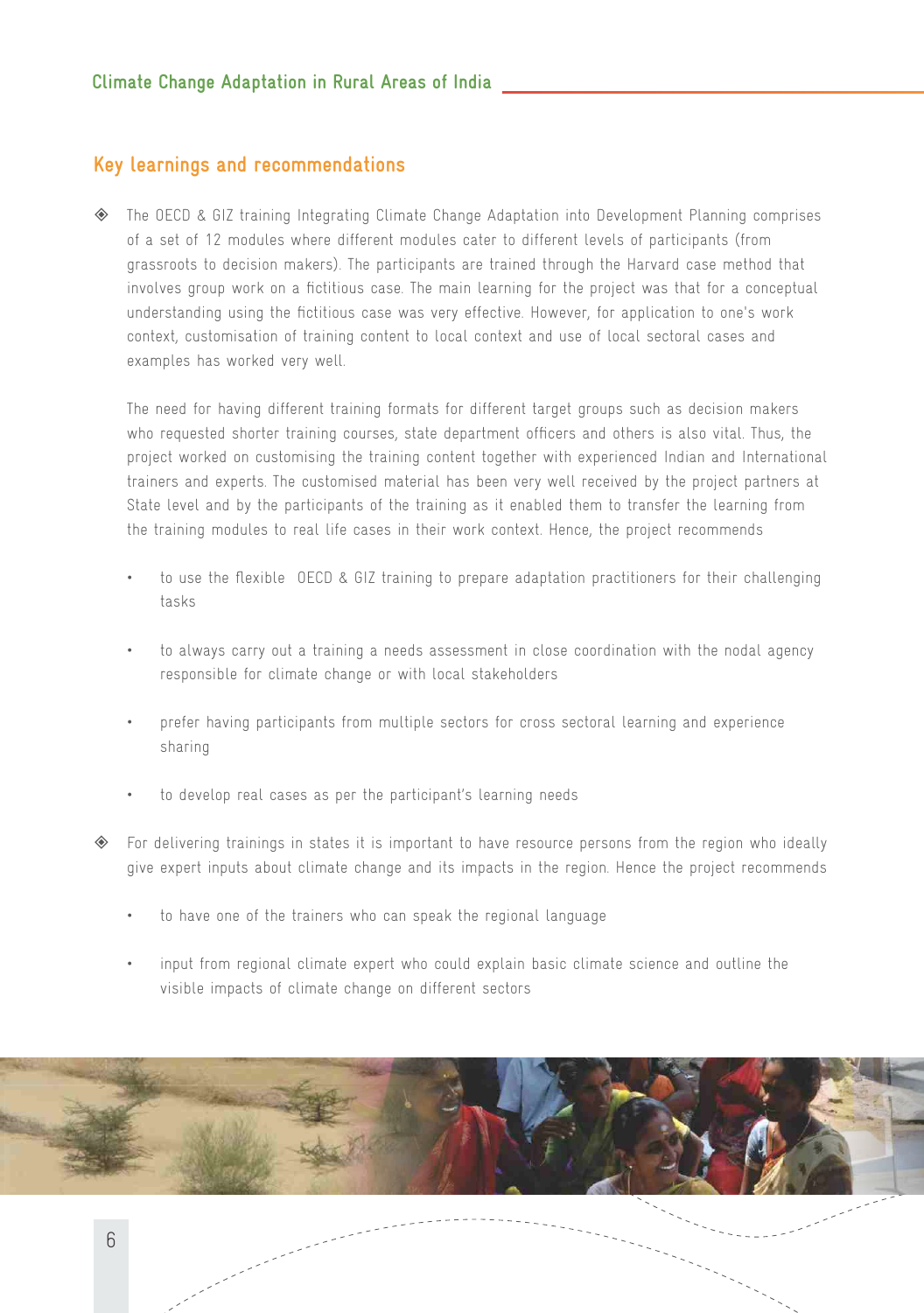- Training programmes are successful if they are demand driven and designed in collaboration with local government/host.
- If feasible, trainers should be involved in guiding the host in selection of participants. Clarity on the output of trainings in terms of expected roles or functions from the participants is useful.
- The success of trainings for government representatives depends upon the state government priorities and the importance of CCA in the state. For a programme to be sustainable it is important to create ownership of the trainings amongst senior state government officials. The project recommends that the execution of training should not be a standalone event but linked to existing government initiatives while creating synergies with state or central level training institutes. This ensures sustainability of the training and dissemination to wider target group.
- Regular feedback with the past training participants and other relevant stakeholders ensures up to date training material which is in line with the country's or state's priorities for climate change adaptation and also the latest scientific findings.